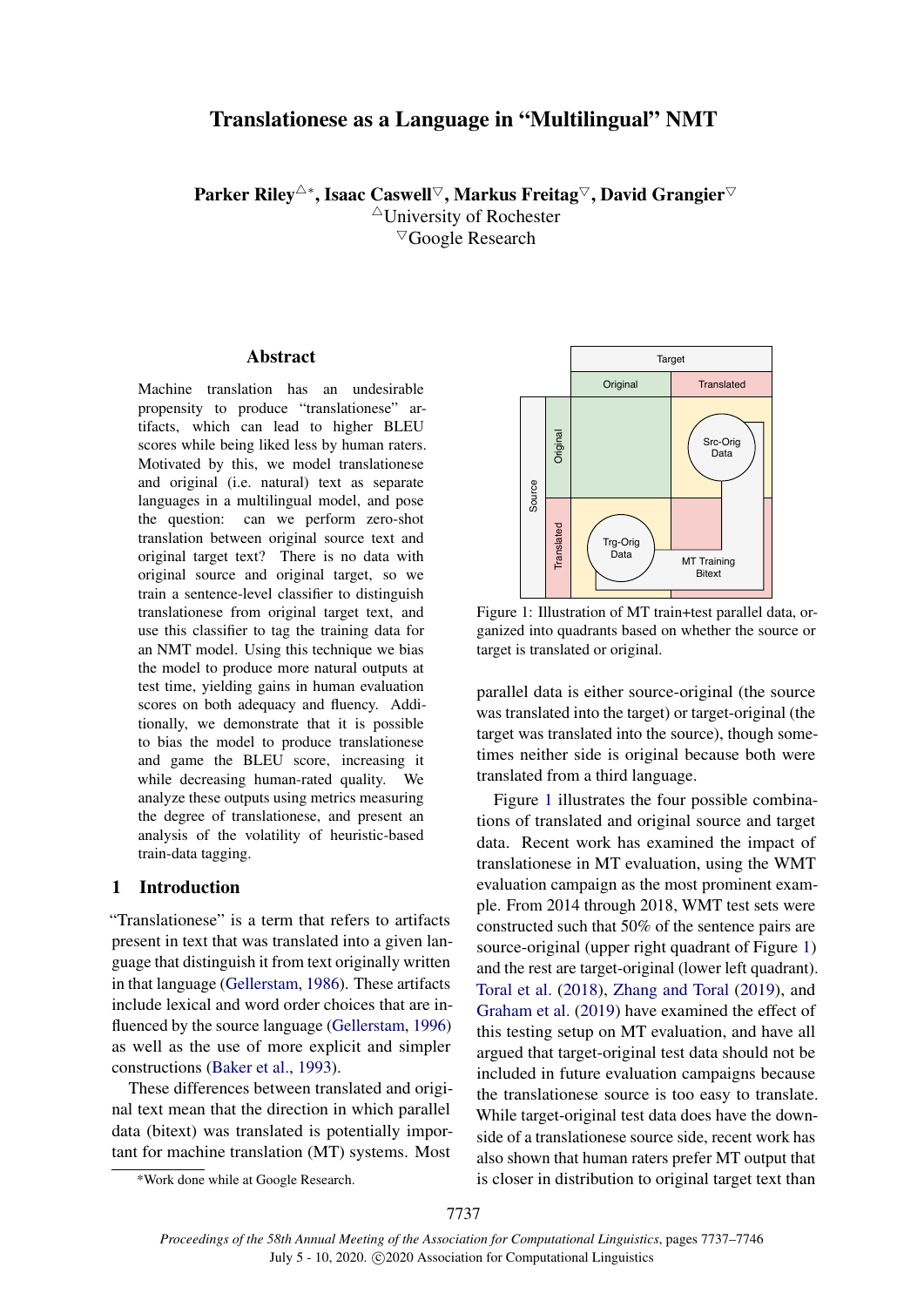translationese [\(Freitag et al.,](#page-8-4) [2019\)](#page-8-4). This indicates that the target side of test data should also be original (upper left quadrant of Figure [1\)](#page-0-0); however, it is unclear how to produce high-quality test data (let alone training data) that is simultaneously sourceand target-original.

Because of this lack of original-to-original sentence pairs, we frame this as a zero-shot translation task, where translationese and original text are distinct languages or domains. We adapt techniques from zero-shot translation with multilingual models [\(Johnson et al.,](#page-8-5) [2016\)](#page-8-5), where the training pairs are tagged with a reserved token corresponding to the domain of the target side: translationese or original text. Tagging is helpful when the training set mixes data of different types by allowing the model to 1) see each pair's type in training to preserve distinct behaviors and avoid regressing to a mean/dominant prediction across data types, and 2) elicit different behavior in inference, i.e. providing a tag at test time yields predictions resembling a specific data type. We then investigate what happens when the input is an original sentence in the source language and the model's output is also biased to be original, a scenario never observed in training.

Tagging in this fashion is not trivial, as most MT training sets do not annotate which pairs are source-original and which are target-original<sup>[1](#page-1-0)</sup>, so in order to distinguish them we train binary classifiers to distinguish original and translated target text.

Finally, we perform several analyses of tagging these "languages" and demonstrate that tagged back-translation [\(Caswell et al.,](#page-8-6) [2019\)](#page-8-6) can be framed as a simplified version of our method, and thereby improved by targeted decoding.

Our contributions are as follows:

- 1. We propose two methods to train translationese classifiers using only monolingual text, coupled with synthetic text produced by machine translation.
- 2. Using only original→translationese and translationese→original training pairs, we apply techniques from zero-shot multilingual MT to enable original→original translation.
- 3. We demonstrate with human evaluations that this technique improves translation quality, both in terms of fluency and adequacy.

4. We show that biasing the model to instead produce translationese outputs inflates BLEU scores while harming quality as measured by human evaluations.

# 2 Classifier Training + Tagging

Motivated by prior work detailing the importance of distinguishing translationese from original text [\(Kurokawa et al.,](#page-9-3) [2009;](#page-9-3) [Lembersky et al.,](#page-9-4) [2012;](#page-9-4) [Toral et al.,](#page-9-0) [2018;](#page-9-0) [Zhang and Toral,](#page-9-1) [2019;](#page-9-1) [Gra](#page-8-3)[ham et al.,](#page-8-3) [2019;](#page-8-3) [Freitag et al.,](#page-8-4) [2019;](#page-8-4) [Edunov](#page-8-7) [et al.,](#page-8-7) [2019\)](#page-8-7) as well as work in zero-shot translation [\(Johnson et al.,](#page-8-5) [2016\)](#page-8-5), we hypothesize that performance on the source-original translation task can be improved by distinguishing target-original and target-translationese examples in the training data and constructing an NMT model to perform zero-shot original→original translation.

Because most MT training sets do not annotate each sentence pair's original language, we train a binary classifier to predict whether the target side of a pair is original text in that language or translated from the source language. This follows several prior works attempting to identify translations [\(Kurokawa et al.,](#page-9-3) [2009;](#page-9-3) [Koppel and Ordan,](#page-9-5) [2011;](#page-9-5) [Lembersky et al.,](#page-9-4) [2012\)](#page-9-4).

To train the classifier, we need target-language text annotated by whether it is original or translated. We use News Crawl data from  $WMT^2$  $WMT^2$  as targetoriginal data. It consists of news articles crawled from the internet, so we assume that most of them are not translations. Getting translated data is trickier; most human-translated pairs where the original language is annotated are only present in test sets, which are generally small. To sidestep this, we choose to use machine translation as a proxy for human translationese, based on the assumption that they are similar. This allows us to create classifier training data using only unannotated monolingual data. We propose two ways of doing this: using forward translation (FT) or round-trip translation (RTT). Both are illustrated in Figure [2.](#page-2-0)

To generate FT data, we take source-language News Crawl data and translate it into the target language using a machine translation model trained on WMT training bitext. We can then train a classifier to distinguish the generated text from monolingual target-language text.

One potential problem with the FT data set is that the original and translated pairs may differ not only

<span id="page-1-0"></span><sup>&</sup>lt;sup>1</sup>Europarl [\(Koehn,](#page-9-2) [2005\)](#page-9-2) is a notable exception, but it is somewhat small and not in the news domain.

<span id="page-1-1"></span><sup>2</sup> http://www.statmt.org/wmt18/translation-task.html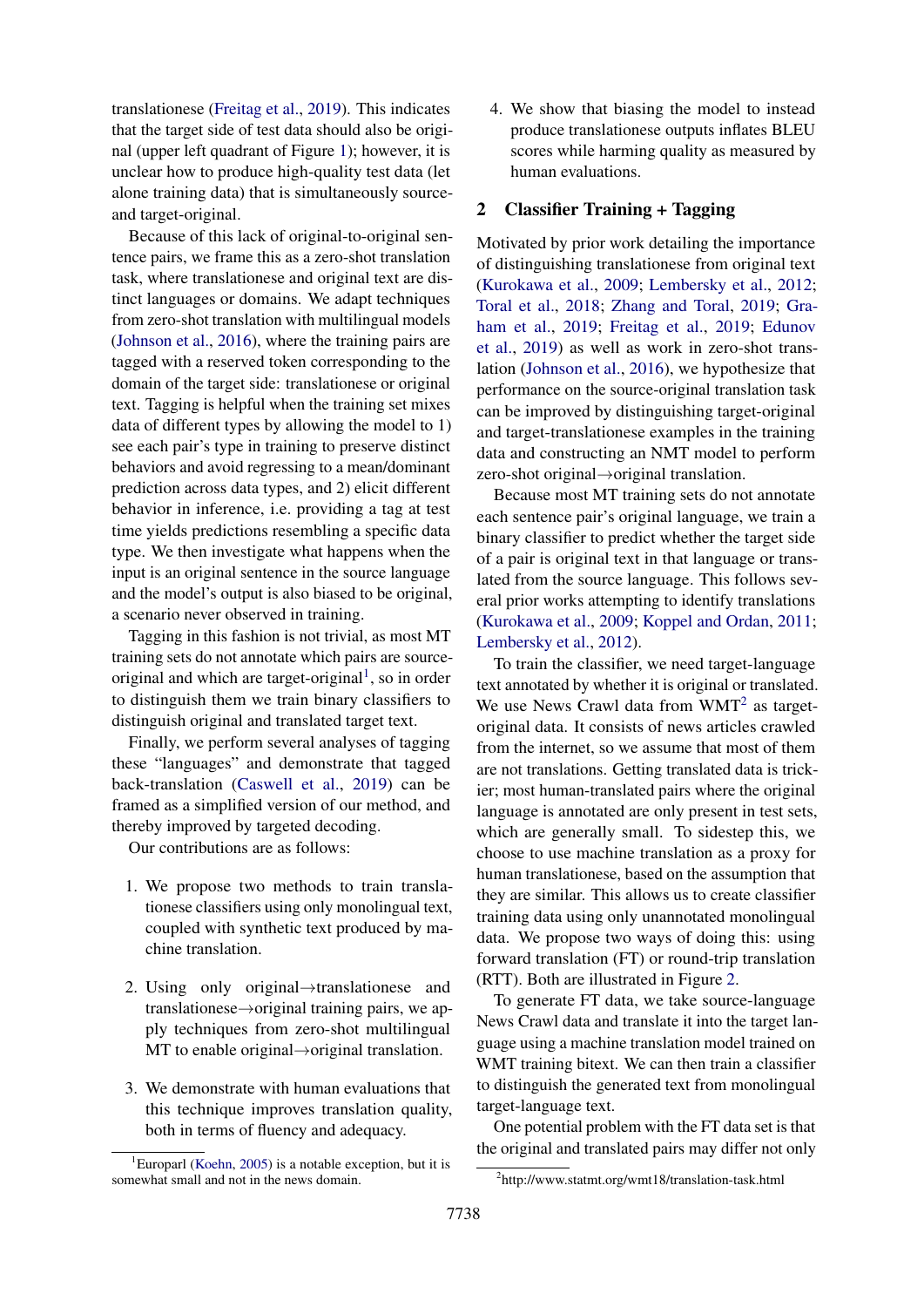<span id="page-2-0"></span>

Figure 2: Illustration of data set creation for the FT and RTT translationese classifiers. The Source→Target and Target→Source nodes represent NMT systems.

in the respects we care about (i.e. translationese), but also in content. Taking English→French as an example language pair, one could imagine that certain topics are more commonly reported on in original English language news than in French, and vice versa, e.g. news about American or French politics, respectively. The words and phrases representing those topics could then act as signals to the classifier to distinguish the original language.

To address this, we also experiment with RTT data. For this approach we take target-language monolingual data and round-trip translate it with two machine translation models (target→source and then source→target), resulting in another target-language sentence that should contain the same content as the original sentence, alleviating the concern with FT data. Here we hope that the noise introduced by round-trip translation will be similar enough to human translationese to be useful for our downstream task.

In both settings, we use the trained binary classifier to detect and tag training bitext pairs where the classifier predicted that the target side is original.

# 3 Experimental Set-up

#### 3.1 Data

We perform our experiments on WMT18 English→German bitext and WMT15 English→French bitext. We use WMT News Crawl for monolingual data (2007-2017 for German and 2007-2014 for French). We filter out sentences longer than 250 subwords (see Section [3.2](#page-2-1) for the vocabulary used) and remove pairs whose length ratio is greater than 2. This results in about 5M pairs for English→German. We do not filter the English→French bitext, resulting in 41M sentence pairs.

For monolingual data, we deduplicate and filter sentences with more than 70 tokens or 500 characters. For the experiments described later in Section [5.3,](#page-6-0) this monolingual data is back-translated with a target-to-source translation model; after doing so, we remove any sentence pairs where the back-translated source is longer than 75 tokens or 550 characters. This results in 216.5M sentences for English→German (of which we only use 24M at a time) and 39M for English→French. As a final step, we use an in-house language identification tool based on the publicly-available Compact Language Detector  $2<sup>3</sup>$  $2<sup>3</sup>$  $2<sup>3</sup>$  to remove all pairs with the incorrect source or target language. This was motivated by observing that some training pairs had the incorrect language on one side, including cases where both sides were the same; [Khayrallah and](#page-8-8) [Koehn](#page-8-8) [\(2018\)](#page-8-8) found that this type of noise is especially harmful to neural models.

The classifiers were trained on the target language monolingual data in addition to either an equal amount of source language monolingual data machine-translated into the target language (for the FT classifiers) or the same target sentences roundtrip translated through the source language with MT (for the RTT classifiers). In both cases, the MT models were trained only with WMT bitext.

The models used to generate the synthetic data have BLEU [\(Papineni et al.,](#page-9-6) [2002\)](#page-9-6) performance as follows on newstest2014/full: German→English 31.8; English→German 28.5; French→English 39.2; English→French 40.6. Here and elsewhere, we report BLEU scores with SacreBLEU [\(Post,](#page-9-7) [2018\)](#page-9-7); see Section [3.3.](#page-3-0)

Both language pairs considered in this work are high-resource. While translationese is a potential concern for all language pairs, in low-resource settings it is overshadowed by general quality concerns stemming from the lack of training data. We leave for future work the application of these techniques to low-resource language pairs.

### <span id="page-2-1"></span>3.2 Architecture and Training

Our NMT models use the transformer-big architecture [\(Vaswani et al.,](#page-9-8) [2017\)](#page-9-8) implemented in *lingvo* [\(Shen et al.,](#page-9-9) [2019\)](#page-9-9) with a shared sourcetarget byte-pair-encoding (BPE) vocabulary [\(Sen](#page-9-10)[nrich et al.,](#page-9-10) [2016b\)](#page-9-10) of 32k types. To stabilize training, we use exponentially weighted moving average (EMA) decay [\(Buduma and Locascio,](#page-8-9) [2017\)](#page-8-9).

<span id="page-2-2"></span><sup>3</sup> https://github.com/CLD2Owners/cld2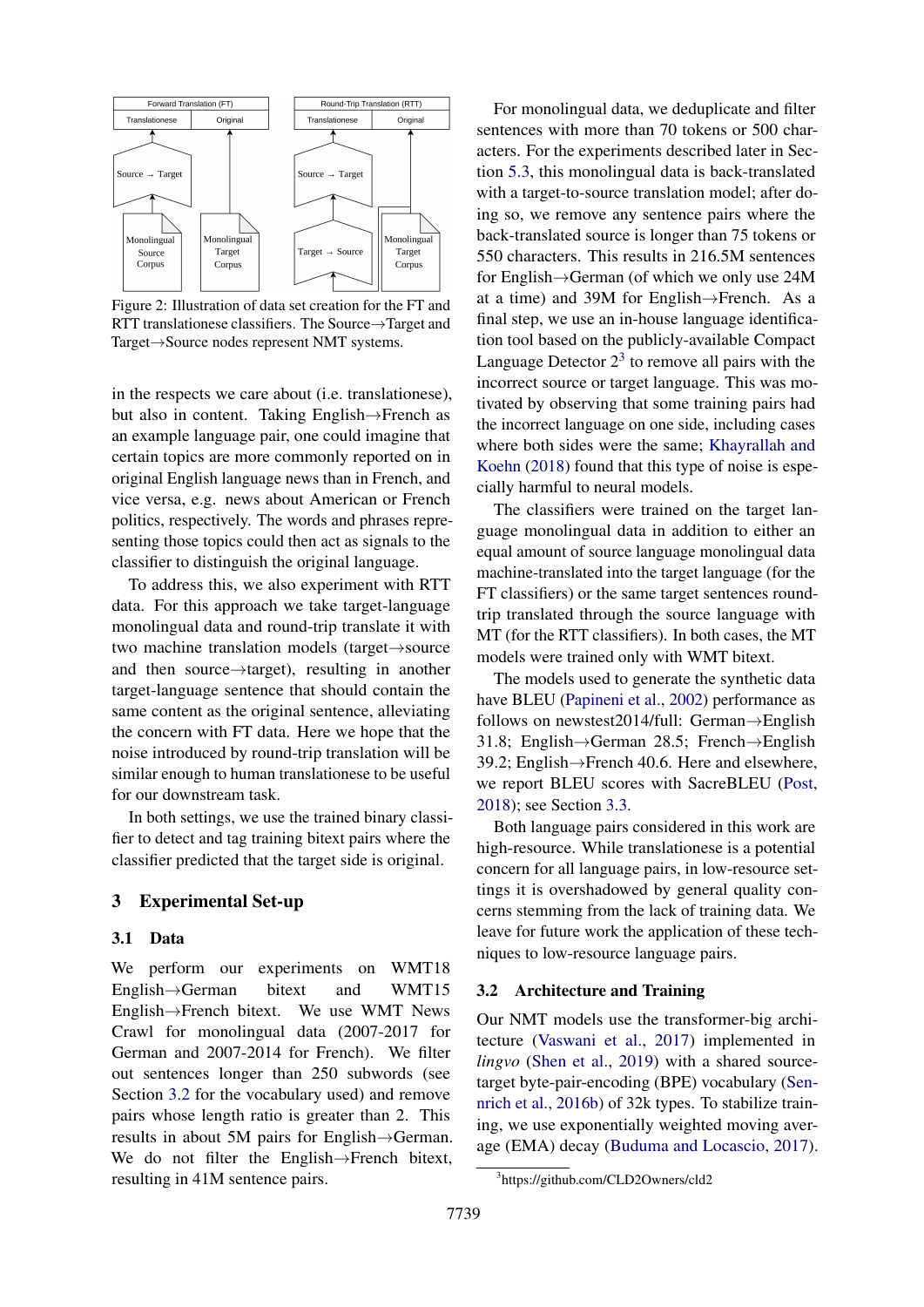<span id="page-3-2"></span>

| Language | Classifier  | <b>B</b> itext | <b>BT</b> |
|----------|-------------|----------------|-----------|
|          | <b>Type</b> | % Orig.        | % Orig.   |
| French   | FT          | 47%            | 84%       |
|          | <b>RTT</b>  | 30%            | 68%       |
| German   | FT          | $22\%*$        | 82%       |
|          | <b>RTT</b>  | 79%            | 70%       |

Table 1: Percentage of training data where the target side was classified as original. English→German pairs with predicted original German (marked with a \*) were upsampled to balance both bitext subsets' sizes.

Checkpoints were picked by best dev BLEU on a set consisting of a tagged and untagged version of every input.

For the translationese classifier, we trained a three-layer CNN-based classifier optimized with Adagrad. We picked checkpoints by F1 on the development set, which was newstest2015 for English→German and a subset of newstest2013 containing 500 English-original and 500 Frenchoriginal sentence pairs for English→French. We found that the choice of architecture (RNN/CNN) and hyperparameters did not make a substantial difference in classifier accuracy.

# <span id="page-3-0"></span>3.3 Evaluation

We report BLEU [\(Papineni et al.,](#page-9-6) [2002\)](#page-9-6) scores with SacreBLEU [\(Post,](#page-9-7) [2018\)](#page-9-7) and include the identification string[4](#page-3-1) to facilitate comparison with future work. We also run human evaluations for the best performing systems (Section [4.3\)](#page-4-0).

# 4 Results and Discussion

# 4.1 Classifier Accuracy

Before evaluating the usefulness of our translationese classifiers for the downstream task of machine translation, we can first evaluate how accurate they are at distinguishing original text from human translations. We use WMT test sets for this evaluation, because they consist of source-original and target-original sentence pairs in equal number.

For French, the FT classifier scored 0.81 F1 and the RTT classifier scored 0.68 on newstest2014/full. For German, the FT classifier achieved 0.85 F1 and the RTT classifier scored 0.65 on newstest2015. We note that while the FT classifiers perform reasonably well, the RTT classifiers are less effective. This result is in line with prior work by

<span id="page-3-3"></span>

| Test set $\rightarrow$                                    | Src-Orig |      | Trg-Orig |      | <b>B</b> oth |
|-----------------------------------------------------------|----------|------|----------|------|--------------|
| Decode $\rightarrow$                                      | Nt.      | Tr.  | Tr.      | Nt.  | Match        |
| Match? $\rightarrow$                                      | X        |      | x        |      |              |
| a. En $\rightarrow$ Fr: Avg. newstest20{14/full,15}       |          |      |          |      |              |
| Untagged                                                  | 39.5     | 39.5 | 44.5     | 44.5 | 42.0         |
| FT clf.                                                   | 37.7     | 40.0 | 42.5     | 45.0 | 42.5         |
| RTT clf.                                                  | 38.0     | 39.4 | 43.2     | 44.1 | 41.8         |
| b. En $\rightarrow$ De: Avg. newstest20{14/full,16,17,18} |          |      |          |      |              |
| Untagged                                                  | 36.3     | 36.3 | 30.0     | 30.0 | 34.0         |
| FT clf.                                                   | 28.3     | 36.0 | 29.4     | 29.8 | 33.6         |
| RTT clf.                                                  | 32.3     | 36.2 | 30.0     | 30.2 | 33.9         |

Table 2: Average BLEU for models trained on (a) WMT 2014 English→French bitext and (b) WMT 2018 English→German bitext, tagged according to target side classifier predictions. The tag controls the output domain: translationese ("Tr") or original/natural text ("Nt."). Matching output and test domains ("Match?" row) for both halves ("Both" column) achieves the highest combined BLEU.

[Kurokawa et al.](#page-9-3) [\(2009\)](#page-9-3), who trained an SVM classifier on French sentences to detect translations from English. They used word n-gram features for their classifier and achieved 0.77 F1, but were worried about a potential content effect and so also trained a classifier where nouns and verbs were replaced with corresponding part-of-speech (POS) tags, achieving 0.69 F1. Note that they tested on the Canadian Hansard corpus (containing Canadian parliamentary transcripts in English and French) while we tested on WMT test sets, so the numbers are not directly comparable, but it is interesting to see the similar trends in comparing content-aware and content-unaware versions of the same method. We also point out that [Kurokawa](#page-9-3) [et al.](#page-9-3) [\(2009\)](#page-9-3) both trained and tested with humantranslated sentences, while we trained our classifiers with machine-translated sentences while still testing on human-translated data.

The portion of our data classified as targetoriginal by each classifier is reported in Table [1.](#page-3-2)

# 4.2 NMT with Translationese-Classified **Bitext**

Table [2a](#page-3-3) shows the BLEU scores of three models all trained on WMT 2014 English→French bitext. They differ in how the data was partitioned: either it wasn't, or tags were applied to those sentence pairs with a target side that a classifier predicted to be original French. We first note that the model trained on data tagged by the round-trip translation

<span id="page-3-1"></span> $^{4}$ BLEU + case.mixed + lang.LANGUAGE\_PAIR + num $refs.1 + smooth.exp + test.SET + tok.intl + version.1.2.15$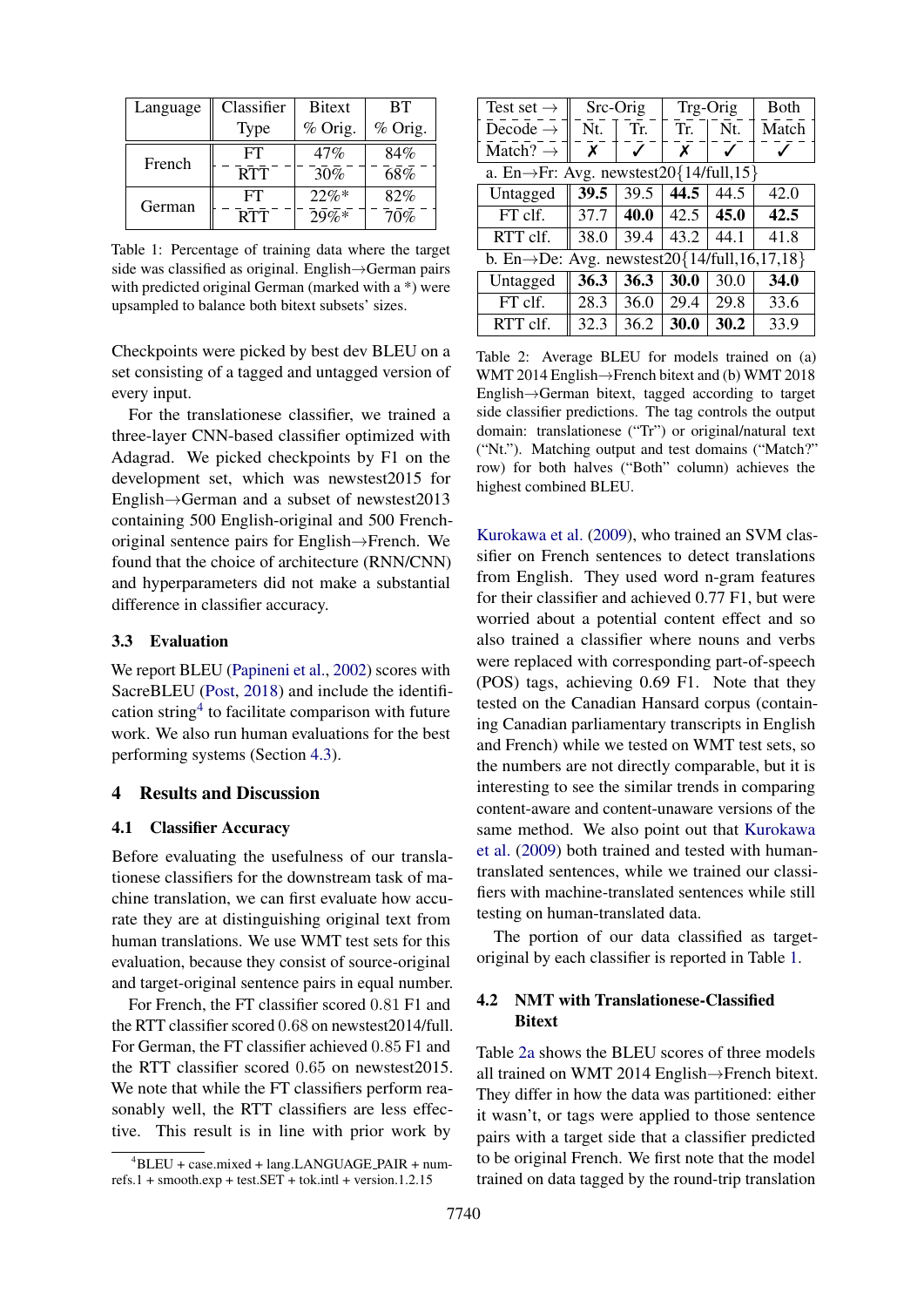<span id="page-4-1"></span>

| Test set $\rightarrow$ | Src-Orig                 |      |             | Test set $\rightarrow$ |         | $Src-Orig$ |             |
|------------------------|--------------------------|------|-------------|------------------------|---------|------------|-------------|
| Tagging $\downarrow$   | Decode                   | BLEU | % Preferred | Tagging $\downarrow$   | Decode  | ' BLEU     | % Preferred |
| Untagged               | $\overline{\phantom{0}}$ | 43.9 | 26.6%       | FT clf.                | Transl. | 44.6       | 24.2%       |
| FT clf.                | Natural                  | 41.5 | $31.9\%$    | FT clf.                | Natural | 41.5       | $30.7\%$    |

Table 3: Fluency side-by-side human evaluation for WMT English→French newstest2014/full (Table [2a\)](#page-3-3). We evaluate only the source-original half of the test set because it corresponds to our goal of original→original translation. Despite a BLEU drop, humans rate the natural decode on average as more fluent than both the bitext model output and the same model with the translationese decode.

(RTT) classifier performs slightly worse than the baseline. However, the model trained with data tagged by the forward translation (FT) classifier is able to achieve an improvement of 0.5 BLEU on both halves of the test set when biased toward translationese on the source-original half and original text on the target-original half. This, coupled with the observation that the BLEU score on the source-original half sharply drops when adding the tag, indicates that the two halves of the test set represent quite different tasks, and that the model has learned to associate the tag with some aspects specific to generating original text as opposed to translationese.

However, we were not able to replicate this positive result on the English→German language pair (Table [2b\)](#page-3-3). Interestingly, in this scenario the relative ordering of the FT and RTT models is reversed, with the German RTT-trained model outperforming the FT-trained one. This is also interesting because the German FT classifier achieved a higher F1 score than the French one, indicating that a classifier's performance alone is not a sufficient indicator of its effect on translation performance. One possible explanation for the negative result is that the English→German bitext only contains 5M pairs, as opposed to the 41M for English→French, so splitting the data into two portions could make it difficult to learn both portions' output distributions properly.

#### <span id="page-4-0"></span>4.3 Human Evaluation Experiments

In the previous subsection, we saw that BLEU for the source-original half of the test set went down when the model trained with FT classifications (*FT clf.*) was decoded it as if it were target-original (Table [2a\)](#page-3-3). Prior work has shown that BLEU has a low correlation with human judgments when the reference contains translationese but the system output is biased toward original/natural text [\(Fre](#page-8-4)[itag et al.,](#page-8-4) [2019\)](#page-8-4). This is the very situation we find ourselves in now. Consequently, we run a human evaluation to see if the output truly is more natural and thereby preferred by human raters, despite the loss in BLEU. We run both a fluency and an adequacy evaluation for English→French to compare the quality of this system when decoding as if source-original vs. target-original. We also compare the system with the *Untagged* baseline. All evaluations are conducted with bilingual speakers whose native language is French, and each is rated by 3 different raters, with the average taken as the final score. Our two evaluations are as follows:

- Adequacy: Raters were shown only the source sentence and the model output. Each output was scored on a 6-point scale.
- Fluency: Raters saw two target sentences (two models' outputs) without the source sentence, and were asked to select which was more fluent, or whether they were equally good.

Fluency human evaluation results are shown in Table [3.](#page-4-1) We measured inter-rater agreement using Fleiss' Kappa [\(Fleiss,](#page-8-10) [1971\)](#page-8-10), which attains a maximum value of 1 when raters always agree. This value was 0.24 for the comparison with the untagged baseline, and 0.16 for the comparison with the translationese decodes. The agreement levels are fairly low, indicating a large amount of subjectivity for this task. However, raters on average still indicated a preference for the *FT clf.* model's natural decodes. This provides evidence that they are more fluent than both the translationese decodes from the same model and the baseline untagged model, despite the drop in BLEU compared to each.

Adequacy human ratings are summarised in Table [4.](#page-5-0) Both decodes from the *FT clf.* model scored significantly better than the baseline. This is especially true of the natural decodes, demonstrating that the model does not suffer a loss in adequacy by generating more fluent output, and actually sees a significant gain. We hypothesize that splitting the data as we did here allowed the model to learn a sharper distribution for both portions, thereby increasing the quality of both decode types. Some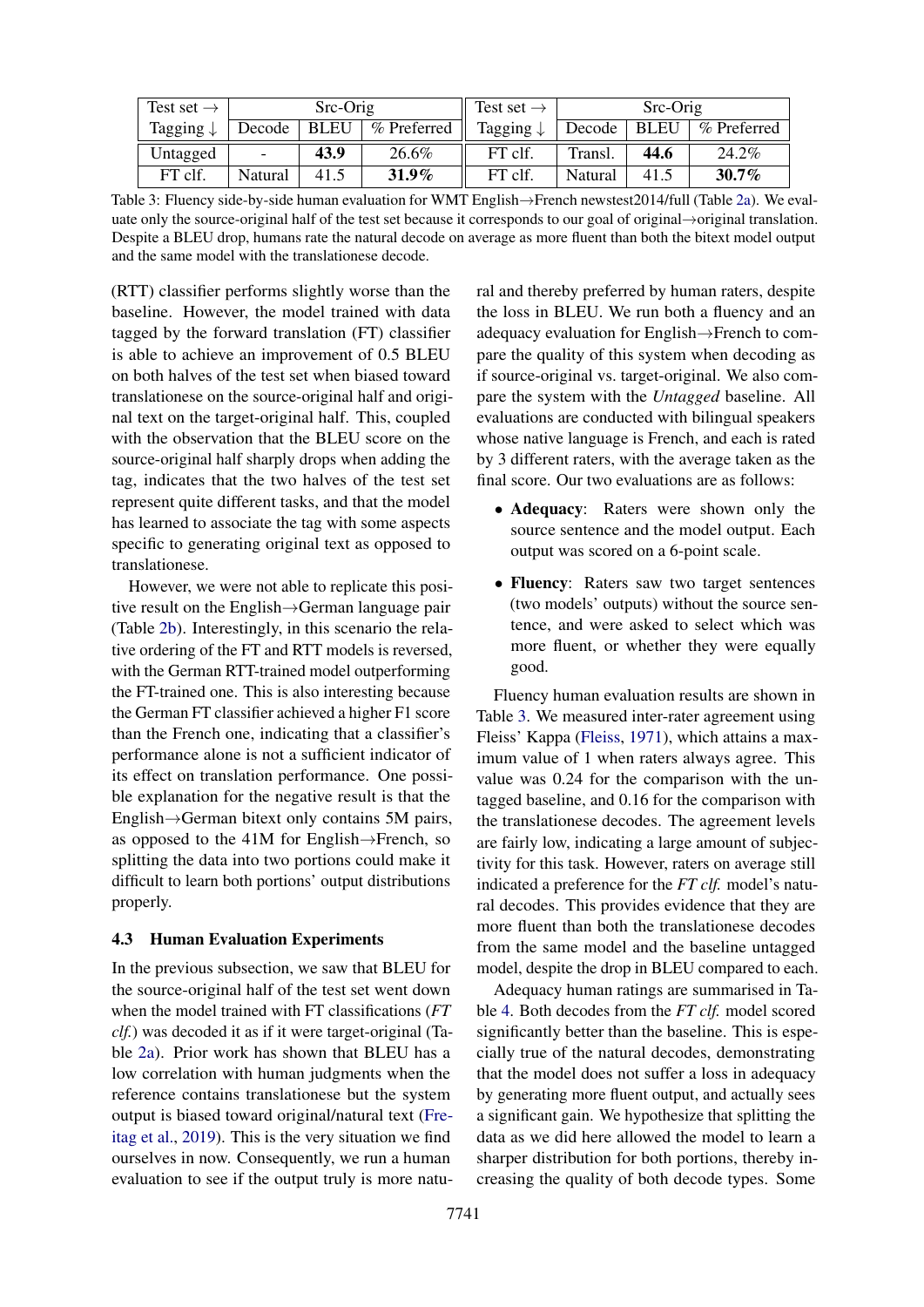<span id="page-5-0"></span>

| Test set $\rightarrow$ | Src-Orig |             |          |  |
|------------------------|----------|-------------|----------|--|
| Tagging $\downarrow$   | Decode   | <b>BLEU</b> | Adequacy |  |
| Untagged               |          | 43.9        | 4.51     |  |
| FT clf.                | Transl.  | 44.6        | $4.67*$  |  |
| FT clf.                | Natural  | 41.5        | $4.72**$ |  |

Table 4: Human evaluation of adequacy for WMT English→French on the source-original half of newstest2014/full. Humans rated each output separately on a 6-point scale. As with fluency (Table [3\)](#page-4-1), the natural decode scores the best, despite a BLEU loss. The single and double asterisks indicate that the adequacy value is significantly greater than the first row's value at significance level  $\alpha = 0.05$  and  $\alpha = 0.01$ , respectively, according to a one-tailed paired t-test. The difference between the second and third rows was not significant at  $\alpha = 0.1$ .

additional evidence for this is the fact that the *FT clf.* model's training loss was consistently lower than that of the baseline.

#### 5 Supplemental Experiments

#### 5.1 Measuring Translationese

Translationese tends to be simpler, more standardised and more explicit [\(Baker et al.,](#page-8-2) [1993\)](#page-8-2) compared to original text and can retain typical characteristics of the source language [\(Toury,](#page-9-11) [2012\)](#page-9-11). [Toral](#page-9-12) [\(2019\)](#page-9-12) proposed metrics attempting to quantify the degree of translationese present in a translation. Following their work, we quantify lexical simplicity with two metrics: lexical variety and lexical density. We also calculate the length variety between the source sentence and the generated translations to measure interference from the source.

#### 5.1.1 Lexical Variety

An output is simpler when it uses a lower number of unique tokens/words. By generating output closer to original target text, our hope is to increase lexical variety. Lexical variety is calculated as the typetoken ratio (TTR):

$$
TTR = \frac{number\ of\ types}{number\ of\ tokens} \tag{1}
$$

#### <span id="page-5-3"></span>5.1.2 Lexical Density

[Scarpa](#page-9-13) [\(2006\)](#page-9-13) found that translationese tends to be lexically simpler and have a lower percentage of content words (adverbs, adjectives, nouns and verbs) than original written text. Lexical density is

calculated as follows:

$$
lex\_density = \frac{number\ of\ content\ words}{number\ of\ total\ words} \quad (2)
$$

#### <span id="page-5-2"></span>5.1.3 Length Variety

Both MT and humans tend to avoid restructuring the source sentence and stick to sentence structures popular in the source language. This results in a translation with similar length to that of the source sentence. By measuring the length variety, we measure interference in the translation because its length is guided by the source sentence's structure. We compute the normalized absolute length difference at the sentence level and average the scores over the test set of source-target pairs  $(x, y)$ :

$$
length\,\,variety = \frac{||x| - |y||}{|x|} \tag{3}
$$

# 5.1.4 Results

Results for all three different translationese measurements are shown in Table [5.](#page-5-1)

<span id="page-5-1"></span>

| Test set $\rightarrow$ | Src-Orig |       |         |       |  |  |
|------------------------|----------|-------|---------|-------|--|--|
| Tagging $\downarrow$   | Decode   | Lex.  | Lex.    | Len.  |  |  |
|                        |          | Var.  | Density | Var.  |  |  |
| Untagged               |          | 0.258 | 0.393   | 0.246 |  |  |
| $FT$ clf.              | Transl.  | 0.255 | 0.396   | 0.264 |  |  |
| $FT$ clf.              | Natural  | 0.260 | 0.397   | 0.245 |  |  |

Table 5: Measuring the degree of translationese for WMT English→French newstest2014/full on the source-original half. Higher lexical variety, lexical density, and length variety indicate less translationese output.

Lexical Variety : Using the tag to decode as natural text (i.e. more like original target text) increases lexical variety. This is expected as original sentences tend to use a larger vocabulary.

Lexical Density : We also increase lexical density when decoding as natural text. In other words, the model has a higher percentage of content words in its output, which is an indication that it is more like original target-language text.

Length Variety : Unlike the previous two metrics, decoding as natural text does not lead to a more "natural" (i.e. larger) average length variety. One reason may be related to the fact that this is the only metric that also depends on the source sentence: since all of our training pairs feature translationese on either the source or target side, both the tagged and untagged training pairs will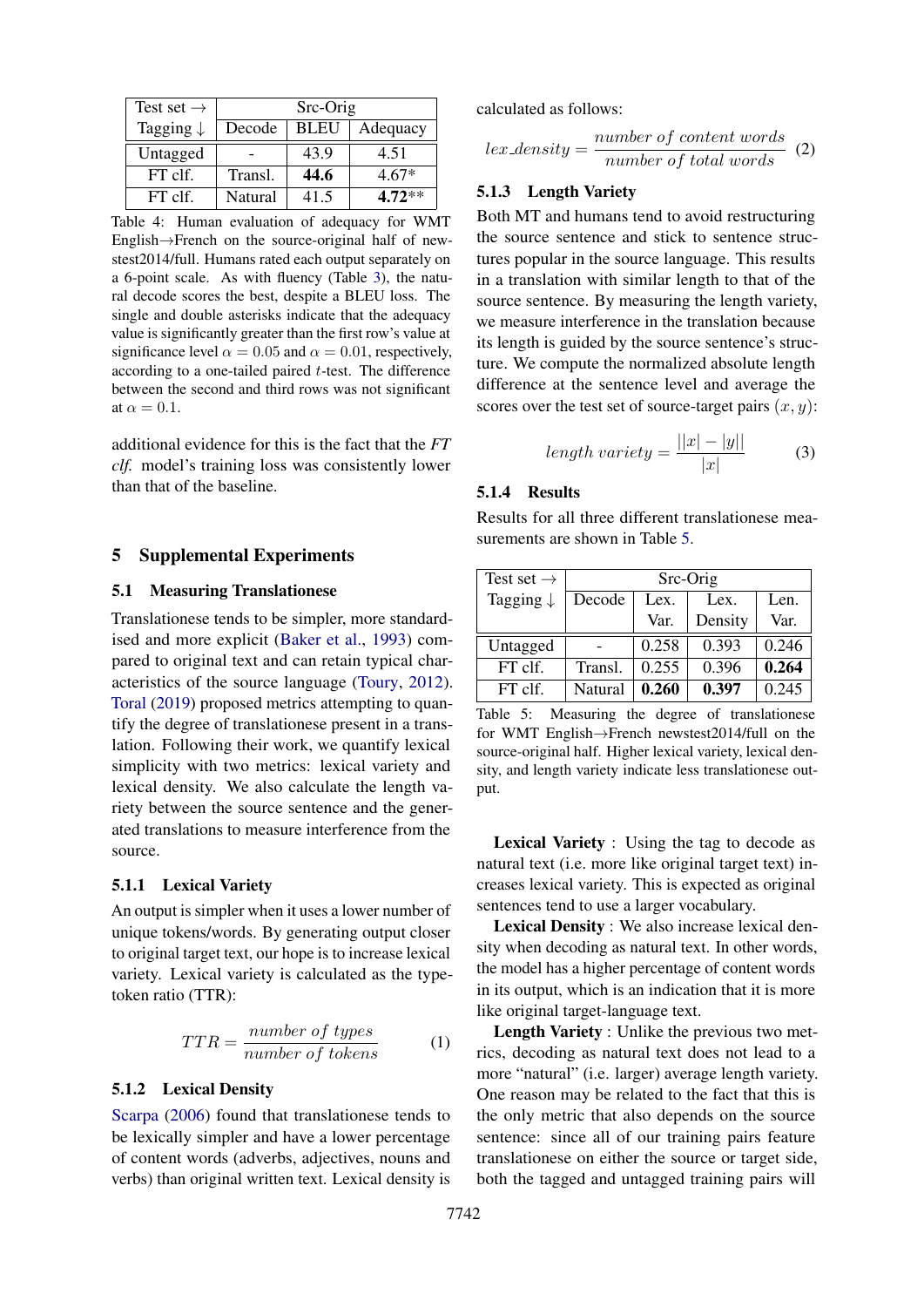feature similar sentence structures, so the model never fully learns to produce different structures. This further illustrates the problem of the lack of original→original training data noted in the introduction.

#### 5.2 Tagging using Translationese Heuristics

Rather than tagging training data with a trained classifier, as explored in the previous sections, it might be possible to tag using much simpler heuristics, and achieve a similar effect. We explore two options here.

#### 5.2.1 Length Ratio Tagging

Here, we partition the training pairs  $(x, y)$  according to a simple length ratio  $\frac{|x|}{|y|}$ . We use a threshold  $\hat{\rho}_{length}$  empirically calculated from two large monolingual corpora,  $M_x$  and  $M_y$ :

$$
\hat{\rho}_{length} = \frac{\frac{1}{|M_x|} \sum_{x_i \in M_x} |x_i|}{\frac{1}{|M_y|} \sum_{y_i \in M_y} |y_i|}
$$
(4)

For English→French, we found  $\hat{\rho}_{length} = 0.8643$ , meaning that original French sentences tend to have more tokens than English. We tag all pairs with length ratio greater than  $\hat{\rho}_{lenath}$  (49.8% of the training bitext). Based on the discussion in Section [5.1.3,](#page-5-2) we expect that  $\frac{|x|}{|y|} \approx 1.0$  indicates translationese, so in this case the tag should mean "produce translationese" instead of "produce original text."

#### 5.2.2 Lexical Density Tagging

We tag examples with a target-side lexical density of greater than 0.5, which means that the target is more likely to be original than translationese. Please refer to Section [5.1.2](#page-5-3) for an explanation of this metric.

#### 5.2.3 Results

Table [6](#page-7-0) shows the results for this experiment, compared to the untagged baseline and the classifiertagged model from Table [2a.](#page-3-3) This table specifically looks at the effect of controlling whether the output should feature more or less translationese on each subset of the test set. We see that the lexical density tagging approach yields expected results, in that the tag can be used to effectively increase BLEU on the target-original portion of the test set. The length-ratio tagging, however, has the opposite effect: producing shorter outputs ("decode as if translationese") produces higher target-original

BLEU and lower source-original BLEU. We speculate that this data partition has accidentally picked up on some artifact of the data.

Two interesting observations from Table [6](#page-7-0) are that 1) both heuristic tagging methods perform much more poorly than the classifier tagging method on both test set halves, and 2) all varieties of tagging produce large performance changes (up to -7.2 BLEU). This second observation highlights that tagging can be powerful – and dangerous when it does not correspond well with the desired feature.

#### <span id="page-6-0"></span>5.3 Back-Translation Experiments

We also investigated whether using a classifier to tag training data improved model performance in the presence of back-translated (BT) data. [Caswell](#page-8-6) [et al.](#page-8-6) [\(2019\)](#page-8-6) introduced tagged back-translation (TBT), where all back-translated pairs are tagged and no bitext pairs are. They experimented with decoding the model with a tag ("as-if-backtranslated") but found it harmed BLEU score. However, in our early experiments we discovered that doing this actually *improved* the model's performance on the target-original portion of the test set, while harming it on the source-original half. Thus, we frame TBT as a heuristic method for identifying target-original pairs: the monolingual data used for the back-translations is assumed to be original, and the target side of the bitext is assumed to be translated. We wish to know whether we can find a better tagging scheme for the combined BT+bitext data, based on a classifier or some other heuristic.

Results for English→French models trained with BT data are presented in Table [7a.](#page-7-1) While combining the bitext classified by the FT classifier with all-tagged BT data yields a minor gain of 0.2 BLEU over the TBT baseline of [Caswell et al.](#page-8-6) [\(2019\)](#page-8-6), the other methods do not beat the baseline. This indicates that assuming all of the target monolingual data to be original is not as harmful as the error introduced by the classifiers.

English→German results are presented in Table [7b.](#page-7-1) Combining the bitext classified by the RTT classifier with all-tagged BT data matched the performance of the TBT baseline, but none of the models outperformed it. This is expected, given the poor performance of the bitext-only models for this language pair.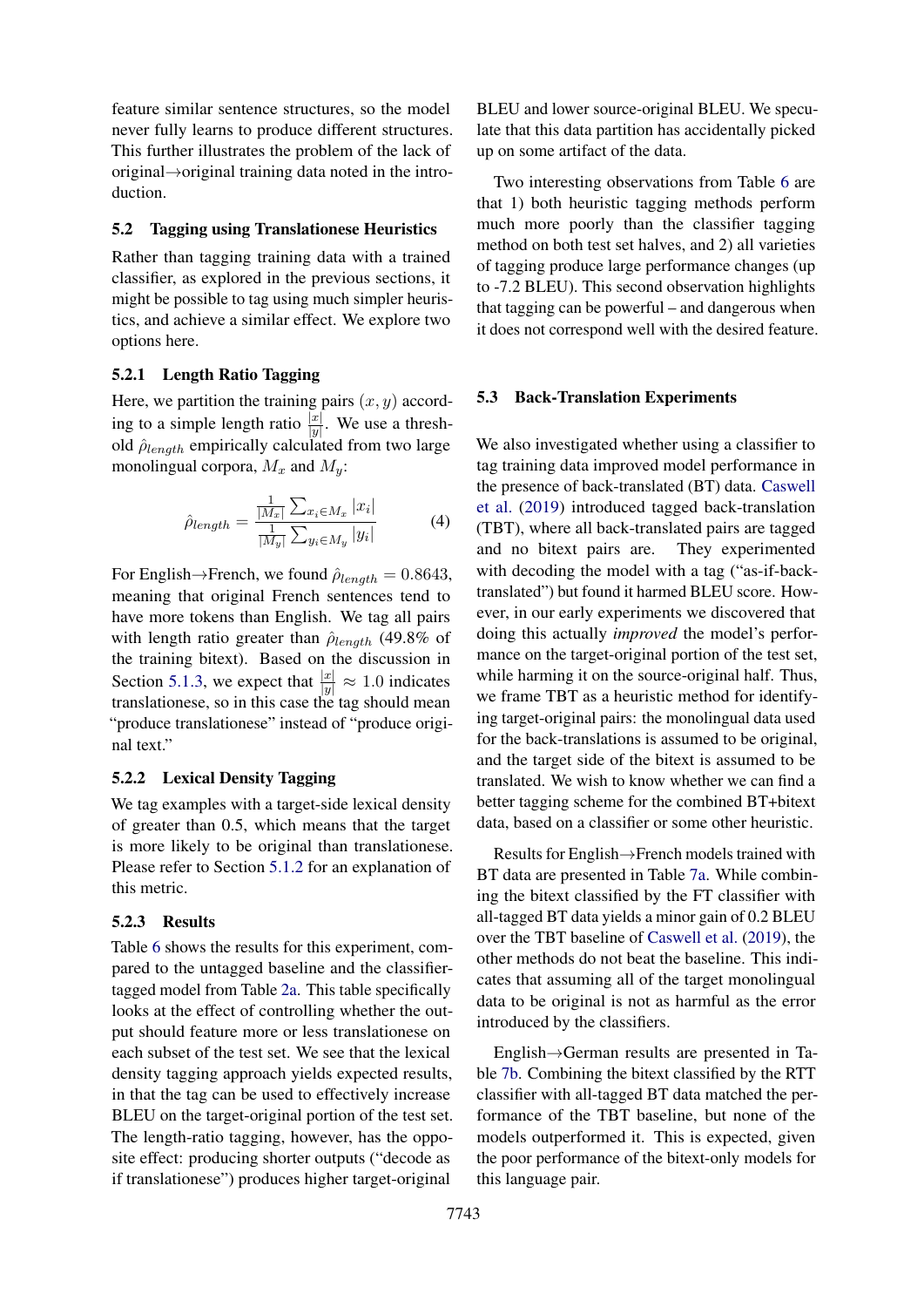<span id="page-7-0"></span>

| Test set $\rightarrow$                   | Src-Orig | Src-Orig | Trg-Orig | Trg-Orig |
|------------------------------------------|----------|----------|----------|----------|
| Decode as if $\rightarrow$               | Natural  | Transl.  | Transl.  | Natural  |
| $\therefore$ Domain match? $\rightarrow$ |          |          |          |          |
| Train data tagging $\downarrow$          |          |          |          |          |
| Untagged                                 | 39.5     | 39.5     | 44.5     | 44.5     |
| FT clf.                                  | 37.7     | 40.0     | 42.5     | 45.0     |
| Length Variety                           | 38.2     | 36.1     | 43.6     | 36.2     |
| Lex. Density                             | 36.9     | 36.7     | 41.2     | 43.4     |

<span id="page-7-1"></span>Table 6: Comparing heuristic- and classifier-based tagging. BLEU scores are averaged for newstest2014/full and newstest2015 English→French. The trained classifier outperforms both heuristics, and length-ratio tagging has the reverse effect from what we expect.

| Test set $\rightarrow$                                | Src-Orig |         | Trg-Orig | Combined |      |
|-------------------------------------------------------|----------|---------|----------|----------|------|
| Decode as if $\rightarrow$                            | Natural  | Transl. | Transl.  | Natural  | Both |
| $\therefore$ Domain match? $\rightarrow$              |          |         |          |          |      |
| Bitext tagging $\downarrow$   BT tagging $\downarrow$ |          |         |          |          |      |

| a. English $\rightarrow$ French: Avg. newstest20{14/full, 15} |                                         |  |  |      |
|---------------------------------------------------------------|-----------------------------------------|--|--|------|
| Untagged                                                      | All Tagged    38.4   40.8   47.5   49.8 |  |  | 45.5 |

| $_{\text{unuggeu}}$ | $\overline{\text{m}}$ $\overline{\text{m}}$ | <u>JU.I</u> | $\overline{\mathbf{v}}$ | $\cdots$ | $\sim$ | $\sim\,$ |
|---------------------|---------------------------------------------|-------------|-------------------------|----------|--------|----------|
| FT clf.             | Tagged                                      | 38.8        | 40.8                    | د.47     | 50.3   | 45.7     |
| FT clf.             | FT clf.                                     | 38.2        | 40.9                    | 45.5     | 49.0   | 45.2     |
| RTT clf.            | RTT clf.                                    | 38.3        | 40.1                    | 49.4     | 49.5   | 45.1     |

b. English $\rightarrow$ German: Avg. newstest20{14/full 16,17,18}

| 0. English / Octinali, <i>TWg.</i> hewsies(20) 17/100,10,17,10 |            |      |      |      |      |      |
|----------------------------------------------------------------|------------|------|------|------|------|------|
| Untagged                                                       | All Tagged | 33.5 | 37.3 | 36.7 | 37.1 | 37.6 |
| FT clf.                                                        | All Tagged | 33.4 | 37.2 | 36.2 | 37.2 | 37.5 |
| RTT clf.                                                       | All Tagged | 33.6 | 37.4 | 36.6 | 37.1 | 37.6 |
| RTT clf.                                                       | RTT clf.   | 31.6 | 35.7 | 36.8 | 36.7 | 36.4 |
| FT clf.                                                        | FT clf.    | 30.5 | 35.5 | 36.5 | 37.0 | 36.5 |

Table 7: Average BLEU scores for models trained on (a) WMT 2018 English→French bitext plus 39M backtranslated monolingual sentences, and (b) WMT 2018 English→German bitext plus 24M back-translated monolingual sentences. As before, we tag by heuristics and/or classifier predictions on the target (German) side.

# 6 Example Output

In Table [8,](#page-8-11) we show example outputs for WMT English→French comparing the *Untagged* baseline with the *FT clf.* natural decodes. In the first example, *avec suffisamment d'art* is an incorrect word-for-word translation, as the French word *art* cannot be used in that context. Here the word *habilement*, which is close to "skilfully" in English, sounds more natural. In the second example, *libre d'impôt* is the literal translation of "tax-free", but French documents rarely use it, they prefer *pas imposable*, meaning "not taxable".

# 7 Related Work

# 7.1 Translationese

The effects of translationese on MT training and evaluation have been investigated by many prior authors [\(Kurokawa et al.,](#page-9-3) [2009;](#page-9-3) [Lembersky et al.,](#page-9-4) [2012;](#page-9-4) [Toral et al.,](#page-9-0) [2018;](#page-9-0) [Zhang and Toral,](#page-9-1) [2019;](#page-9-1) [Graham et al.,](#page-8-3) [2019;](#page-8-3) [Freitag et al.,](#page-8-4) [2019;](#page-8-4) [Edunov](#page-8-7) [et al.,](#page-8-7) [2019;](#page-8-7) [Freitag et al.,](#page-8-12) [2020\)](#page-8-12). Training classifiers to detect translationese has also been done [\(Kurokawa et al.,](#page-9-3) [2009;](#page-9-3) [Koppel and Ordan,](#page-9-5) [2011\)](#page-9-5). Similarly to this work, [Kurokawa et al.](#page-9-3) [\(2009\)](#page-9-3) used their classifier to preprocess MT training data; however, they completely removed target-original pairs. In contrast, [Lembersky et al.](#page-9-4) [\(2012\)](#page-9-4) used both types of data (without explicitly distinguishing them with a classifier), and used entropy-based measures to cause their phrase-based system to favor phrase table entries with target phrases that are more similar to a corpus of translationese than original text. In this work, we combine aspects from each of these: we train a classifier to partition the training data, and use both subsets to train a single model with a mechanism allowing control over the degree of translationese to produce in the output. We also show with human evaluations that source-original test sentence pairs result in BLEU scores that do not correlate well with translation quality when evaluating models trained to produce more original output.

### 7.2 Training Data Tagging for NMT

In addition to the methods in [Caswell et al.](#page-8-6) [\(2019\)](#page-8-6), tagging training data and using the tags to control output is a technique that has been growing in popularity. Tags on the source sentence have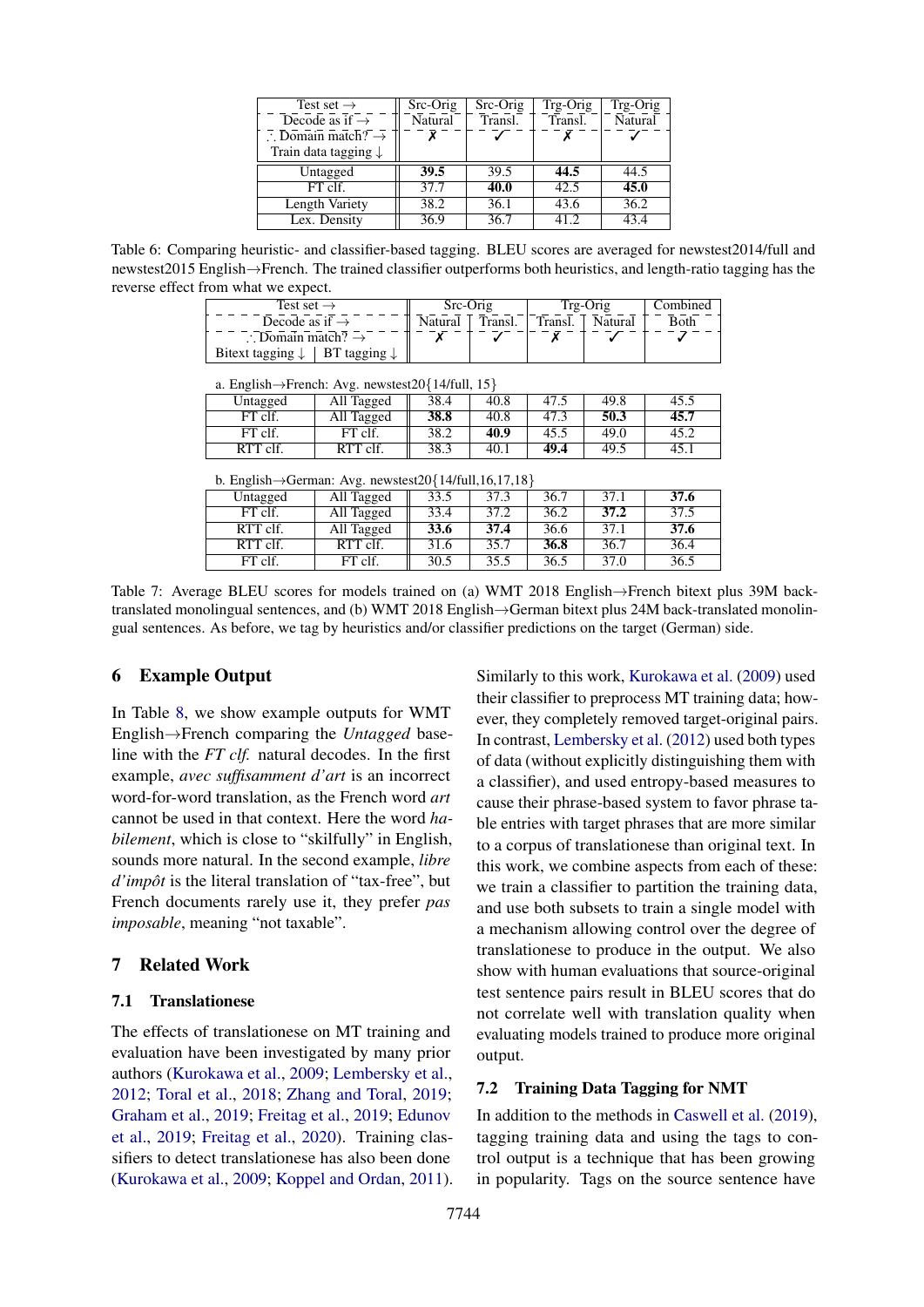<span id="page-8-11"></span>

| Source Sorry she didn't phrase it artfully enough for you.                     |
|--------------------------------------------------------------------------------|
| Untagged   Désolée, elle ne l'a pas formulé avec suffisamment d'art pour vous. |
| FT clf.   Désolé elle ne l'a pas formulé assez <b>habilement</b> pour vous.    |
| Source $\vert$ Your first 10,000 is tax free.                                  |
| Untagged   Votre première tranche de 10 000 est libre d'impôt.                 |
| FT clf.   La première tranche de $10000$ n'est <b>pas imposable</b> .          |

Table 8: Example English→French output comparing the untagged baseline with the *FT clf.* natural decode.

been used to indicate target language in multilingual models [\(Johnson et al.,](#page-8-5) [2016\)](#page-8-5), formality level in English→Japanese [\(Yamagishi et al.,](#page-9-14) [2016\)](#page-9-14), politeness in English→German [\(Sennrich et al.,](#page-9-15) [2016a\)](#page-9-15), gender from a gender-neutral language [\(Kuczmarski and Johnson,](#page-9-16) [2018\)](#page-9-16), as well as to produce domain-targeted translation [\(Kobus et al.,](#page-9-17) [2016\)](#page-9-17). [Shu et al.](#page-9-18) [\(2019\)](#page-9-18) use tags at training and inference time to increase the syntactic diversity of their output while maintaining translation quality; similarly, [Agarwal and Carpuat](#page-8-13) [\(2019\)](#page-8-13) and [Marchi](#page-9-19)[sio et al.](#page-9-19) [\(2019\)](#page-9-19) use tags to control the reading level (e.g. simplicity/complexity) of the output. Overall, tagging can be seen as domain adaptation [\(Freitag](#page-8-14) [and Al-Onaizan,](#page-8-14) [2016;](#page-8-14) [Luong and Manning,](#page-9-20) [2015\)](#page-9-20).

### 8 Conclusion

We have demonstrated that translationese and original text can be treated as separate target languages in a "multilingual" model, distinguished by a classifier trained using only monolingual and synthetic data. The resulting model has improved performance in the ideal, zero-shot scenario of original→original translation, as measured by human evaluation of adequacy and fluency. However, this is associated with a drop in BLEU score, indicating that better automatic evaluation is needed.

Acknowledgments We are grateful to the anonymous reviewers for suggesting useful additions.

#### References

- <span id="page-8-13"></span>Swetha Agarwal and Marine Carpuat. 2019. [Control](https://www.aclweb.org/anthology/D19-1166/)[ling Text Complexity in Neural Machine Translation.](https://www.aclweb.org/anthology/D19-1166/) In *Proceedings of the 2019 Conference on Empirical Methods in Natural Language Processing*.
- <span id="page-8-2"></span>Mona Baker, Gill Francis, and Elena Tognini-Bonelli. 1993. *Corpus Linguistics and Translation Studies: Implications and Applications*, chapter 2. John Benjamins Publishing Company, Netherlands.
- <span id="page-8-9"></span>Nikhil Buduma and Nicholas Locascio. 2017. *Fundamentals of deep learning: Designing nextgeneration machine intelligence algorithms*. O'Reilly Media, Inc.
- <span id="page-8-6"></span>Isaac Caswell, Ciprian Chelba, and David Grangier. 2019. [Tagged back-translation.](http://www.aclweb.org/anthology/W19-5206) In *Proceedings of the Fourth Conference on Machine Translation (Volume 1: Research Papers)*, pages 53–63, Florence, Italy. Association for Computational Linguistics.
- <span id="page-8-7"></span>Sergey Edunov, Myle Ott, Marc'Aurelio Ranzato, and Michael Auli. 2019. On the evaluation of machine translation systems trained with back-translation. *arXiv preprint arXiv:1908.05204*.
- <span id="page-8-10"></span>J.L. Fleiss. 1971. Measuring nominal scale agreement among many raters. *Psychological Bulletin*, 76(5):378–382.
- <span id="page-8-14"></span>Markus Freitag and Yaser Al-Onaizan. 2016. [Fast Do](http://arxiv.org/abs/1612.06897)[main Adaptation for Neural Machine Translation.](http://arxiv.org/abs/1612.06897) *CoRR*, abs/1612.06897.
- <span id="page-8-4"></span>Markus Freitag, Isaac Caswell, and Scott Roy. 2019. [APE at Scale and Its Implications on MT Evaluation](http://www.aclweb.org/anthology/W19-5204) [Biases.](http://www.aclweb.org/anthology/W19-5204) In *Proceedings of the Fourth Conference on Machine Translation*, pages 34–44, Florence, Italy. Association for Computational Linguistics.
- <span id="page-8-12"></span>Markus Freitag, David Grangier, and Isaac Caswell. 2020. [BLEU might be Guilty but References are](http://arxiv.org/abs/2004.06063) [not Innocent.](http://arxiv.org/abs/2004.06063)
- <span id="page-8-0"></span>Martin Gellerstam. 1986. Translationese in swedish novels translated from english. In Lars Wollin and Hans Lindquist, editors, *Translation Studies in Scandinavia*, page 8895. CWK Gleerup.
- <span id="page-8-1"></span>Martin Gellerstam. 1996. Translations as a source for cross-linguistic studies. *Lund Studies in English*, 88:53–62.
- <span id="page-8-3"></span>Yvette Graham, Barry Haddow, and Philipp Koehn. 2019. [Translationese in machine translation evalu](http://arxiv.org/abs/1906.09833)[ation.](http://arxiv.org/abs/1906.09833) *CoRR*, abs/1906.09833.
- <span id="page-8-5"></span>Melvin Johnson, Mike Schuster, Quoc V. Le, Maxim Krikun, Yonghui Wu, Zhifeng Chen, Nikhil Thorat, Fernanda B. Vi'egas, Martin Wattenberg, Greg Corrado, Macduff Hughes, and Jeffrey Dean. 2016. [Google's Multilingual Neural Machine Translation](http://arxiv.org/abs/1611.04558) [System: Enabling Zero-Shot Translation.](http://arxiv.org/abs/1611.04558) *CoRR*, abs/1611.04558.
- <span id="page-8-8"></span>Huda Khayrallah and Philipp Koehn. 2018. [On the](https://doi.org/10.18653/v1/W18-2709) [impact of various types of noise on neural machine](https://doi.org/10.18653/v1/W18-2709) [translation.](https://doi.org/10.18653/v1/W18-2709) In *Proceedings of the 2nd Workshop on Neural Machine Translation and Generation*, pages 74–83, Melbourne, Australia. Association for Computational Linguistics.